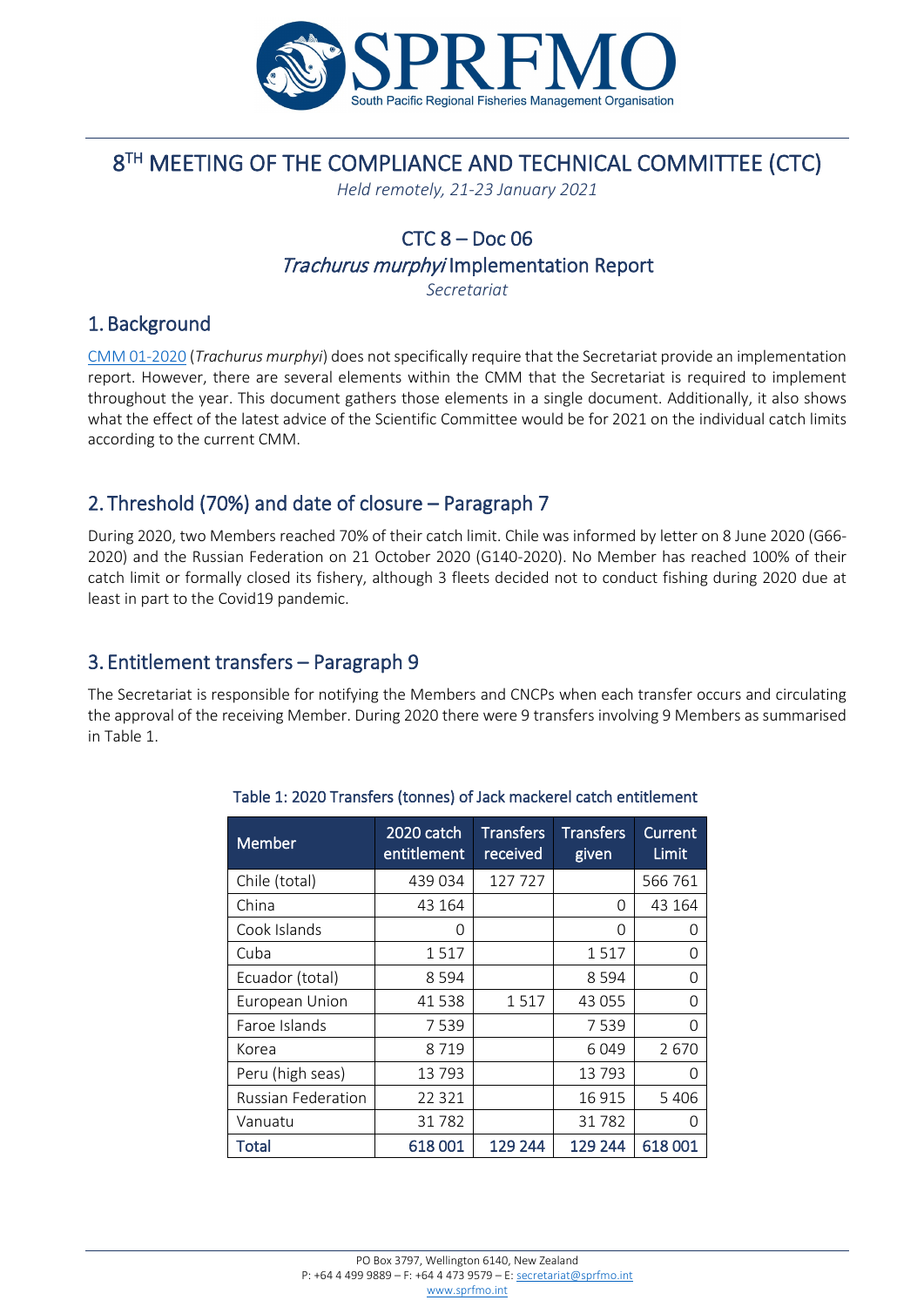

#### 4. Catches throughout the range of the stock – Paragraph 10

Members and CNCPs agreed that catches of *Trachurus murphyi* in 2020 throughout the range of the stock should not exceed 680 000 tonnes. Thus far the 2020 catches for *Trachurus murphyi* are estimated from monthly reports to be 695 [1](#page-1-0)00 tonnes which is 102.2% of the amount referred to in paragraph 10 $^1$ .

### 5.Notification of catches against catch limits – Paragraph 11 and 13

The Executive Secretary shall inform Members and CNCPs when catches of *Trachurus murphyi* in the range of its distribution have reached 70% of the amount referred to in paragraph 10. Letter G67-2020 on 9 June 2020 informed Members and CNCPs that total catches in the *Trachurus murphyi* fishery were estimated at 535,293 t to date, which is 78.7% of the amount specified in paragraph 10 of CMM 01-2020 (i.e. 680,000 t). Paragraph 13 states that when total catches have reached 70% of the amount indicated in paragraph 10, Members and CNCPs agree to implement a 15 day reporting period. Fifteen day reporting for the jack mackerel fishery was implemented in June 2020.

The Executive Secretary shall inform Members and CNCPs when the amount referred to in paragraph 10 has been reached. Letter G155-2020 on 27 November 2020 informed Members and CNCPs that according to the Secretariat's catch data records, total catches in the *Trachurus murphyi* fishery were estimated at 682,388 t which is 100.4% of the amount specified in paragraph 10. However, corrected data submitted later revised this figure, indicating that only 99.4% of the amount specified in paragraph 10 had been taken (Letter G160-2020).

#### 6. Verification of 2019 annual catch reports – Paragraph 16

Each year the Executive Secretary shall verify the annual catch reports and inform the Members and CNCPs of the outcome of the verification exercise and any possible discrepancies encountered.

| Member                    | 2019 annual<br>catch | <b>Monthly</b><br>reports <sup>2</sup> | <b>Fishing</b><br>activities <sup>3</sup> | Transhipments <sup>4</sup> | Landings <sup>5</sup> |
|---------------------------|----------------------|----------------------------------------|-------------------------------------------|----------------------------|-----------------------|
| Chile (high seas)         | 2 2 8 3              | 2 2 8 3                                | 2 2 8 3                                   |                            | 2 3 2 6               |
| China                     | 22 699               | 22 699                                 | 22714                                     | 17601                      | 2 3 4 9               |
| European Union            | 11870                | 11780                                  | 11789                                     |                            | 11870                 |
| Korea                     | 7444                 | 7444                                   | 7444                                      | 1432                       | 6018                  |
| <b>Russian Federation</b> | 9423                 | 9426                                   | 9412                                      |                            | 9414                  |

#### Table 2: 2019 Verification of Annual catch (tonnes) reports

As shown in Table 2 there were no notable discrepancies between any of the different types of catch data received by the Secretariat.

<span id="page-1-0"></span><sup>&</sup>lt;sup>1</sup> This figure does not include catches from the second part of December 2020. As of the date of this paper the Secretariat was preparing (but had not sent) the monthly catch report to inform Members and CNCPs regarding the status of the Jack mackerel catches.

<span id="page-1-1"></span><sup>2</sup> As per paragraph 11 of CMM 01-2019 (*Trachurus murphyi*)

<span id="page-1-2"></span><sup>3</sup> As per paragraph 1b of CMM 02-2020 (Data standards)

<span id="page-1-3"></span><sup>4</sup> As per paragraph 1c of CMM 02-2020 (Data standards) and paragraph 8 of CMM 12-2018 (Transhipment)

<span id="page-1-4"></span><sup>5</sup> As per paragraph 1c of CMM 02-2020 (Data standards)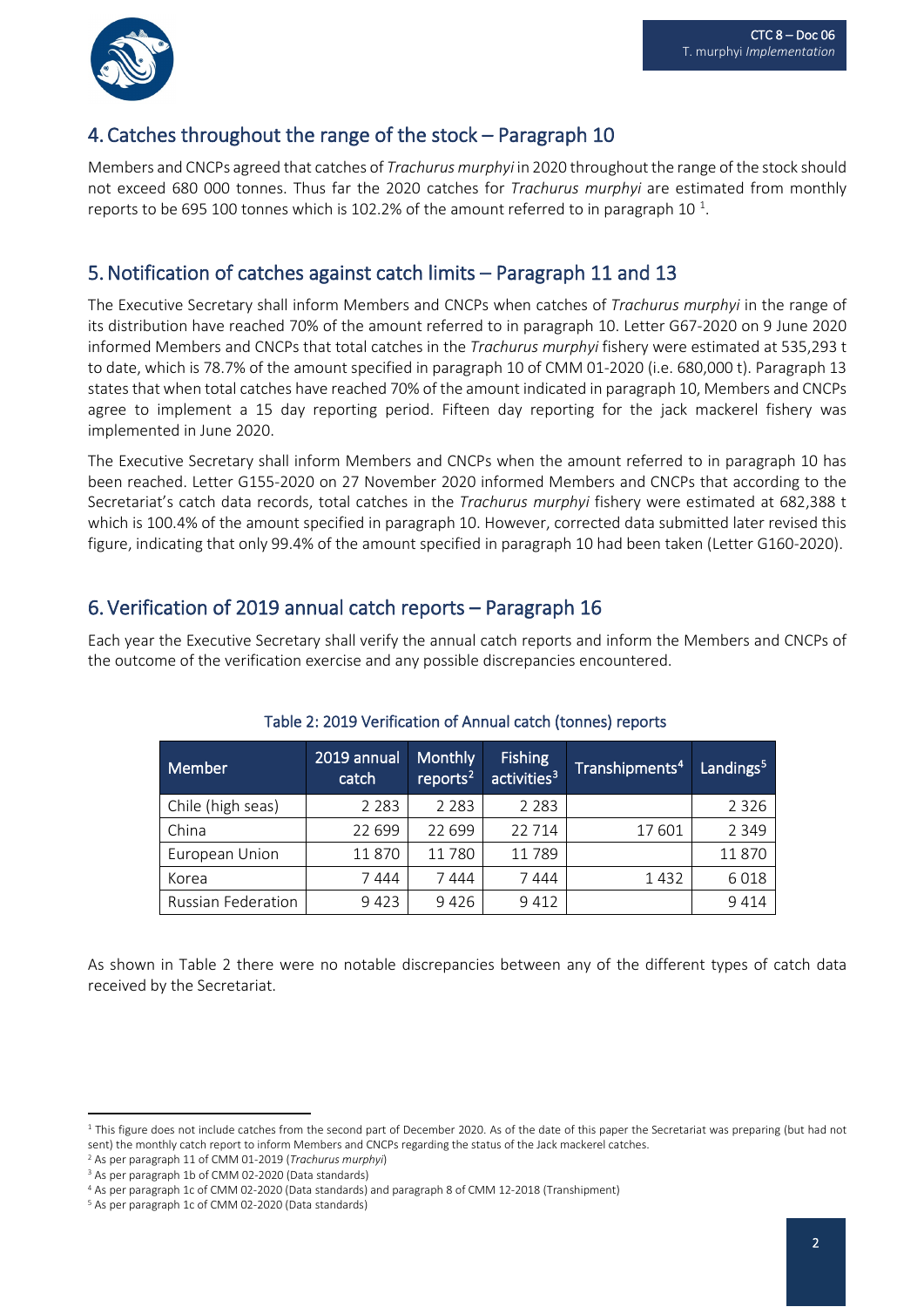

## 7. Lists of authorised, active vessels and vessels engaged in transhipment – Paragraphs 6 and 19

The SPRFM[O Record of Vessels](https://sprfmo.org/Web/Vessels/VesselSearchView.aspx) shows the list of vessels that are authorised and is available via the Organisation's website. Each year the Secretariat produces a document (CTC8-Doc07) for the annual meeting which contains a condensed list of the Record of Vessels and shows which vessels have been in the SPRFMO Area during the preceding year. In addition the vessels actively fishing or engaged in transhipment for *Trachurus murphyi* by month in the 2020 calendar year are also shown on the SPRFMO website [\(2020 fishery\)](https://www.sprfmo.int/data/trachurus-murphyi-fishery/2020-t-murphyi-fishery-2/).

#### 8.Domestic measures – Paragraph 27

Paragraph 27 of CMM 02-2020 states that where, due to exceptional and unforeseen circumstances in the stock biomass in the inter-sessional period, coastal States that have not given their express consent under Article 20 paragraph 4 (a) (ii) establish domestic measures concerning catches of *Trachurus murphyi* in areas under their national jurisdiction that may result in catches exceeding 61 999 tonnes they agree to submit to the Secretariat a report explaining to the Commission how the national measures are compatible with those adopted by the Commission and how they have taken into account the requirements of Article 4 paragraph 2(a), (b) and (c) of the Convention.

Letter G41-2020 (22 April 2020) contained Peru's 2020 report on compatibility of its national Jack mackerel measures. This includes a reference to Ministerial Resolution No.123-2020-PRODUCE – Increasing the Jack mackerel catch limit for the 2020 period which includes a resolution "Increasing the Jack mackerel (*Trachurus murphyi*) catch limit for the 2020 period, within the framework of Ministerial Resolution No. 025-2020- PRODUCE, Article 1, to one hundred and forty thousand (140,000) tonnes."

#### 9. SC8 advice

The 8<sup>th</sup> meeting of the SPRFMO Scientific Committee occurred 3-8 October 2020 (hosted by New Zealand but held remotely). Paragraph 117 of the [SC8-Report](https://www.sprfmo.int/assets/2020-SC8/Report/SPRFMO-SC8-Report-2020.pdf) records that "*the SC recommended a 15% increase in 2021 catches throughout the range of Jack mackerel- at or below 782 kt*".

Table 2 of CMM 01-2020 contains the percentages that will be used by the Commission as a basis for the allocation of Member and CNCPs' catch limits from 2018 to 2021 inclusive.

Table 3 below shows the outcome of applying the latest advice of the Scientific Committee against the percentages listed in table 2 of CMM 01-2020<sup>[6](#page-2-0)</sup>.

<span id="page-2-0"></span><sup>&</sup>lt;sup>6</sup> Results are rounded to the nearest whole tonne.